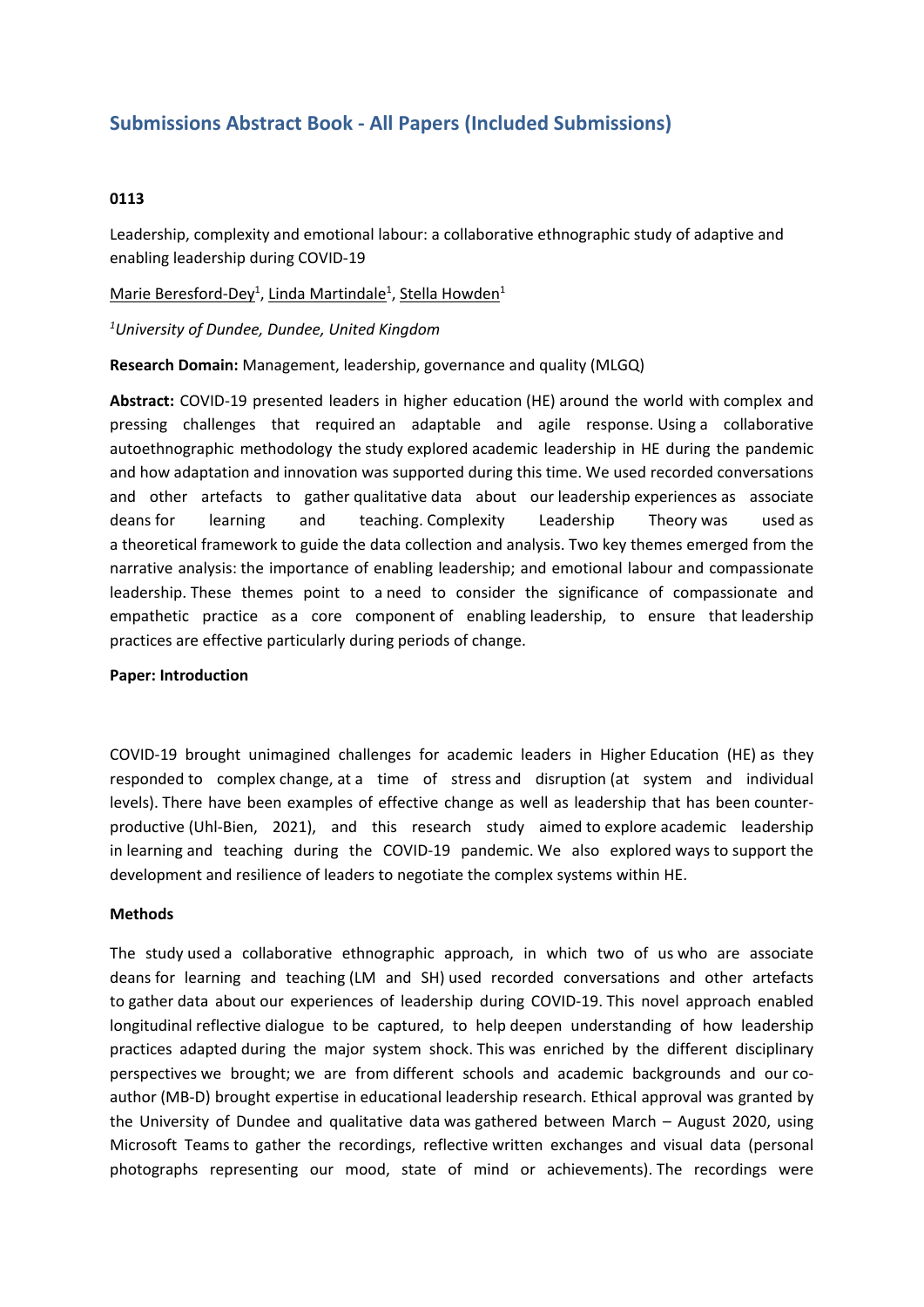transcribed verbatim and analysed manually and using NVivo. A thematic and dialogic narrative analysis was undertaken (Riessman, 2007). Including <sup>a</sup> dialogic component enabled us to foreground contextual and photographic components of the data, enhancing the analysis and ensuring the complexities and sometimes conflicting positions were recognised.

### **Theoretical framework**

We used Complexity Leadership Theory (CLT) (Uhl-Bien & Arena, 2017) as <sup>a</sup> framework to construct our reflections and for data analysis (Howden et al., 2021). We used CLT's three leadership functions of operational, entrepreneurial and enabling leadership as reference points to guide the data analysis, including critical incidents and experiences. CLT is <sup>a</sup> valuable framework for leadership work because of the way it embeds enabling leadership between operational and entrepreneurial leadership. Enabling leadership is essential in elevating innovation whilst operational activities continue within the bureaucracy of a complex HE system (Uhl-Bien & Arena, 2017). CLT therefore acted as <sup>a</sup> framework during data collection and analysis, making sense of our leadership and the responses to the turbulence brought about by the pandemic.

## **Findings**

Two themes emerged from the analysis:

*Importance of enabling leadership* It became clear how important enabling leadership was to advance adaptation and new ways of working across our respective teams. Whilst we faced intense and necessary operational tasks, enabling leadership was essential to support innovation amidst the crisis. We recognised part of our role as being the interconnector across <sup>a</sup> variety of teams, fora and individuals, and experienced enabling leadership as a tension between what we wanted to do (supportive, collaborative leadership) and what we felt we were doing (directive, operational leadership).

## *Emotional labour and compassionate leadership*

We identified the need for compassionate leadership (Parkin and Brown, 2020) alongside experiences of emotional labour through adapting our own emotions to empathise with and support colleagues and students (Isenbarger & Zembylas, 2006). What emerged from our analysis was the importance of supporting the wellbeing of staff and students. As has also been reported by Newcomb (2021), we needed to take account of isolation and adapting to remote working when considering colleagues' challenges. We also had to simultaneously consider our own wellbeing. It appeared clear that being an enabling leader and experiencing emotional labour went hand in hand and raised questions about how this could be sustained.

#### **Discussion and conclusion**

As we emerge from the pandemic's initial shock phase, questions arise about how to continue to adapt through enabling leadership and to build sustainable resilience in HE (Parkin, 2020). In the context of our reflections using CLT, we propose that there is <sup>a</sup> need to consider the significance of compassionate and empathetic practice as part of the enabling function. Social and emotional connectedness appear significant in working with others in ways that were sustained and productive. We propose that an ethic of care and compassion should be considered as an integral element of